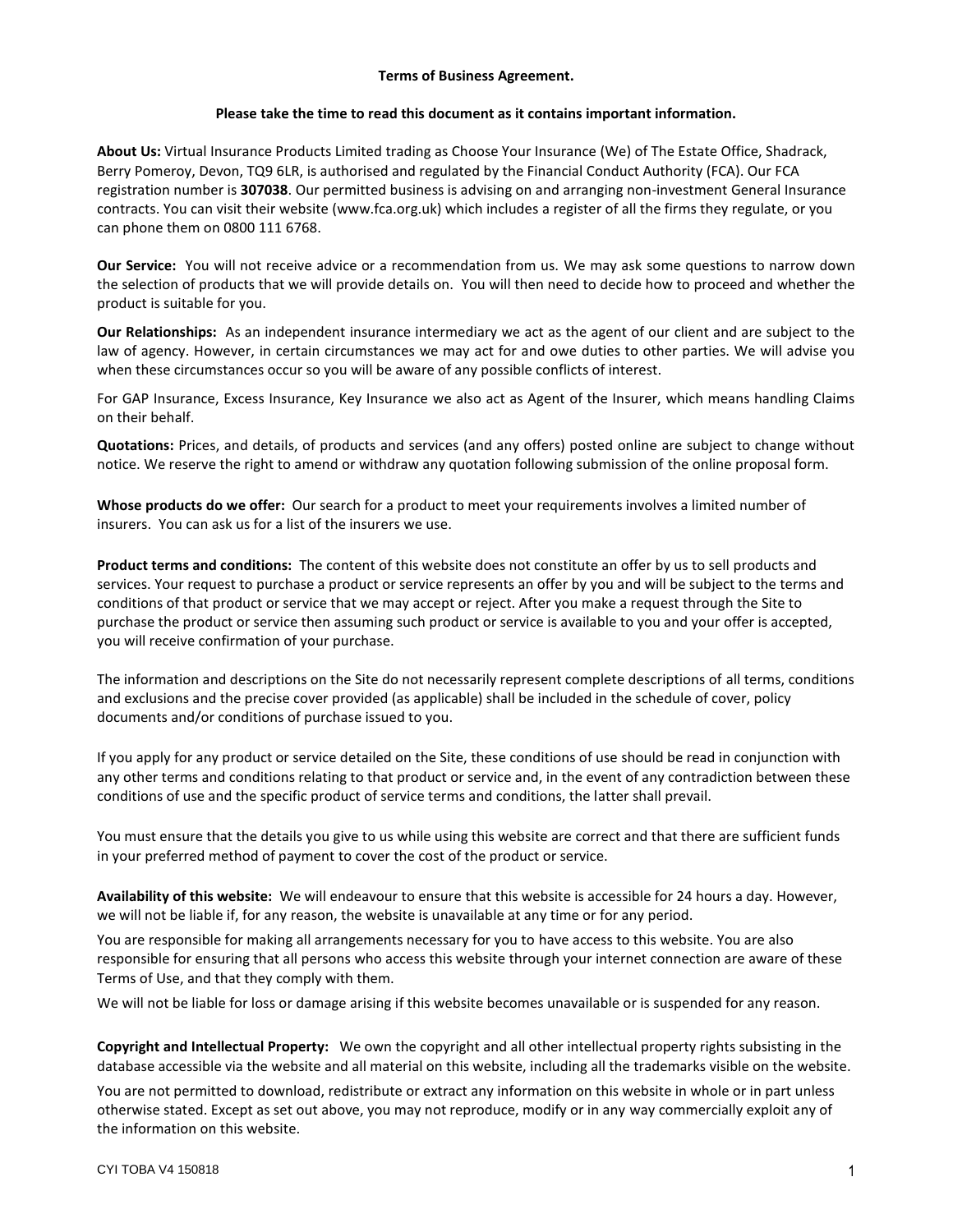If you print off, copy or download any part of this website in breach of these Terms of Use, your right to use this website will cease immediately and you must, at our option, return or destroy any copies of the materials you have made.

**Cooling Off Period and Cancellation:** You have the right to cancel your policy during a period of **14** days either from the day of purchase of the contract or the day you received your policy documents, whichever is the later. If you wish to cancel within this time you will be entitled to a full refund of the premium paid. For GAP Insurance, you may cancel your policy at anytime and receive a pro-rata refund of your premium based on the number of whole months remaining. No refund will be provided after the 14 day cooling off period for any other insurance products. A refund of premium will not be given on any policy if you have made a claim under the policy or an incident has occurred which may give rise to a claim under the policy. To exercise your right to cancel, please contact Choose Your Insurance directly at the address shown above. If you do not exercise your right to cancel it will continue in force for the full term of the policy and you will be required to pay the full premium.

**Payment and Documentation:** The provision of insurance services is subject to the satisfactory payment of the appropriate premium. Premiums are due for payment at inception / renewal date of the policy. Premiums resulting from a request for amendment are due immediately upon request. We will provide full information about your payment options at the appropriate time. We may keep certain documents such as your insurance policy documents or certificate until we receive full payment. In these circumstances we will ensure that you receive full details of your insurance cover and will provide you with any documents which you are required to have by law. Failure to make arrangements to pay premiums by the due date will lead to the cancellation of cover in respect of new policies and renewals, or the required change not being actioned in respect of amendments. If you are unable to pay the premium by the due date please let us know immediately.

**Payment of Premiums**: Unless otherwise agreed, all premiums are payable on demand and cover will only be effective from the time payment is received. We reserve the right to cancel or lapse a policy where payments are not received by their due dates. Any refund of monies will be paid to you after deduction of cancellation fees (if applicable).

We collect premiums as an agent on behalf of the insurer, this means that once payment is made to us it is treated as having been paid to the insurer.

**Commission & Fees**: We are remunerated for arranging your insurance by commission from the insurer out of the premium you pay. No fee will be payable for the arrangement of a new policy. We also earn a proportion of the profit that insurers make.

If we undertake to process work in respect of mid-term alterations or cancellation of the policy, we may make an administration charge to cover the work involved in changing the policy on behalf of your insurer. This charge will be no more than fifteen pounds for all mid term adjustments, copy policy or duplicate documentation and cancellations. These amounts will be in addition to any charges made by your insurance company.

All charges are separate to any charges imposed by your insurance company which will also be subject to Insurance Premium Tax (IPT).

**Your Duty to Disclose Information:** You must take reasonable care to provide complete and accurate answers to the questions we ask you when you take out, make changes to or renew your policy. If you are in doubt, please contact us. Insurance is based on the information that you give to the insurer and if this information is wrong or incomplete, your policy may be cancelled or your claim rejected or not fully paid.

Please read carefully all policy documents sent to you and inform us immediately of any incorrect information shown. If you have difficulty in understanding anything, please let us know and we will assist you.

For your protection, insurers maintain databases to prevent fraud and the information you give us may be subject to checks.

**Termination of Terms:** These terms of business may be varied or suspended at any time by notice in writing - any such variation will not affect any rights or obligations already accrued by either party.

**Data Protection and Confidentiality:** Please read our Data Protection Policy for details on how we use your information, what type of personal information we need, how we obtain your information and your legal rights.